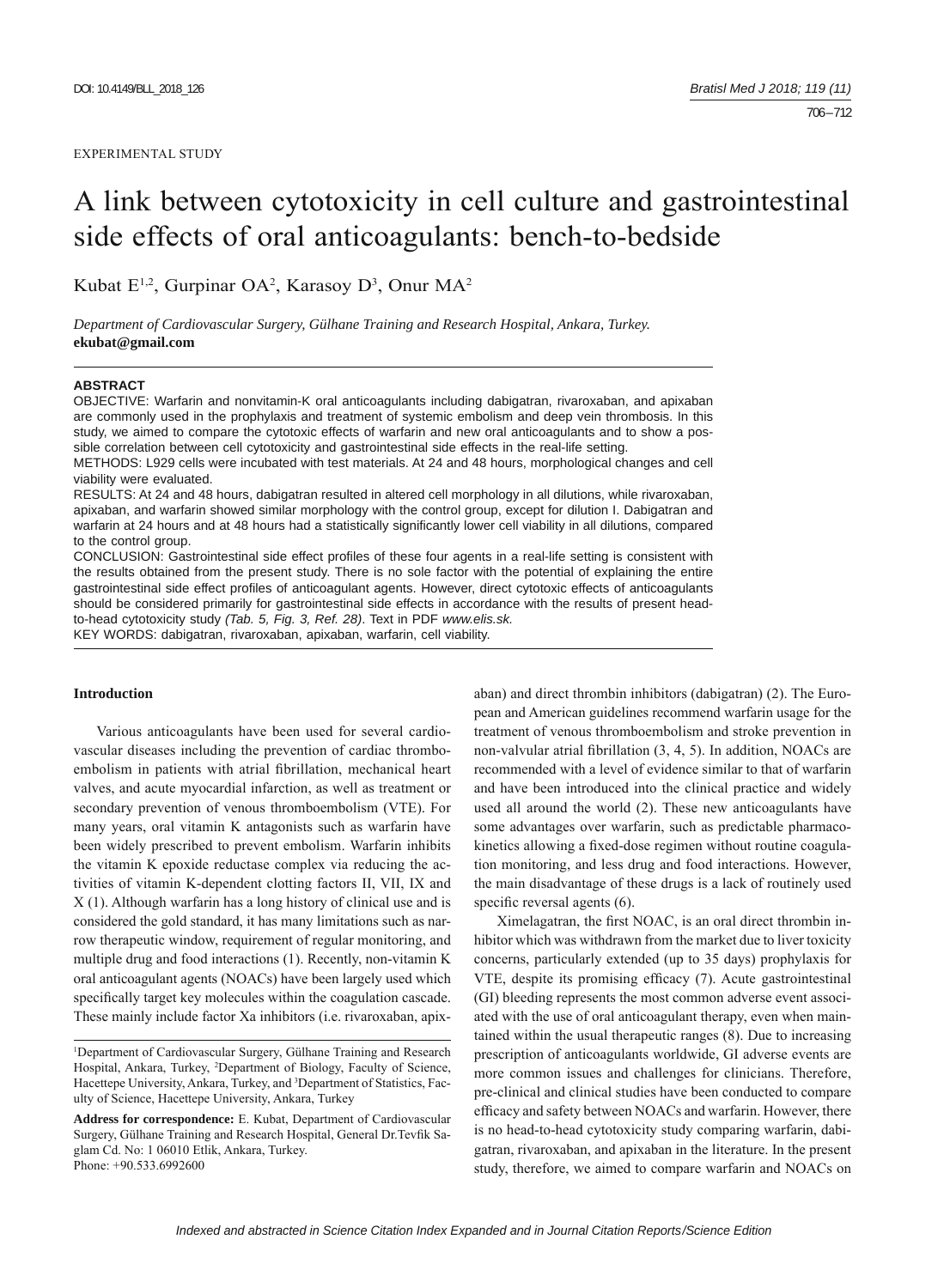cell culture model to make a possible correlation between cell cytotoxicity and GI side effects in the real-life setting.

# **Materials and methods**

## *Cell cultures and test materials*

Since clinical doses, bioavailability of drugs, and amounts of drugs remaining in the gastrointestinal lumen are not the same, the proportion of drugs which directly contact with the cells in the intraluminal side is different. However, as our goal is to investigate the cytotoxic effect of drugs that come into contact with the gastrointestinal tract prior to absorption, the concentrations of drugs were set on the basis of an equal starting amounts of drugs according to their molecular weights. Technically, L929 murine fibroblastic cells were placed in 96-well culture plates (Greiner Bio-One, Germany) at an initial density of 25,000 cells/ml in six replicates and incubated in the Dulbecco's Modified Eagle's Medium (DMEM)/ Ham's F12 (Biowest Inc., Nuaillé, France) supplemented with 10 % fetal bovine serum (FBS) (Biowest Inc., Nuaillé, France) in a humidified atmosphere of 95 % air and 5 %  $CO_2$  for 12 hours at 37 °C. Following incubation, the cells were treated with six dilutions of the four test materials (Pradaxa (*dabigatran etexilate, 150 mg*), Xarelto (*rivaroxaban, 20 mg*), Eliquis (*apixaban, 5 mg*), and Coumadin (*warfarin, 5 mg*)). Test materials were prepared in (DMEM)/Ham's F12 supplemented with 1 % dimethyl sulfoxide (DMSO) (Sigma Chemical Co., St. Louis, MO), which is a safe organic solvent to prepare solutions used in cell culture tests. For each agent, stock solutions were prepared as 0.30 g/20 ml for the initial dose, according to the molecular weight of the agents (dabigatran: 627.746 g/mol; rivaroxaban: 435.879 g/mol; apixaban: 459.506 g/mol; warfarin: 308.333 g/mol). No capsule was used for capsule agents (dabigatran and apixaban), and all agents were prepared as powder and dissolved in 0.1 % DMSO to obtain stock solutions. Stock solutions were kept at room temperature for 24 hours and then filtered using  $0.8 \mu m$  and  $0.2 \mu m$  filters before use. Stock solutions underwent serial dilution and were prepared in six dilutions in (DMEM)/Ham's F12 medium containing 10% FBS. The concentrations of the test materials are shown in Table 1. The DMEM/F12 which did not contain DMSO while containing only DMEM/F12 medium were served as control groups.

## *Assessment of cell morphology*

Morphological changes of cells were examined under an inverting microscope (IX70 Olympus, Japan). All groups within test series were compared with the control group separately for each assessment period.

## Tab. 1. Concentrations of test materials.

| <b>Test Materials</b> |    |    |      |      |         |        |
|-----------------------|----|----|------|------|---------|--------|
|                       |    | Н  | Ш    | IV   |         | VI     |
| Dabigatran            | 24 | 12 | O    | 3    | 15      | 0.75   |
| Rivaroxaban           | 30 | 15 | 75   | 3.75 | 1.875   | 0.975  |
| Apixaban              | 30 | 15 | 75   | 3.75 | 1.875   | 0.975  |
| Warfarin              | 50 | 25 | 12.5 | 6.25 | 3 1 2 5 | 1 5625 |

## *Assessment of cell viability*

The cell viability was determined by MTT assay. The viability of L929 cells were examined at 24 and 48 post-incubation hours. At each assessment period, the culture medium was removed and 100 μL DMEM/F12-without FBS containing 12.5 μL MTT were added into each well. Culture plates were covered with aluminum foil and cells were then incubated in the dark for four hours. At the end of the incubation period, MTT solution was removed from the wells and 100 μL isopropyl alcohol was added. The absorbance at 560 nm was measured using an ultraviolet (UV)-visible spectrophotometer (EZ Read 400 Microplate Reader, Biochrom).

#### *Statistical analysis*

Statistical analysis was performed using the IBM SPSS version 23.0 software (IBM Corp., Armonk, NY, USA). Descriptive statistics were expressed as mean values±standard deviation. The Kolmogorov-Smirnov test was used for the normality test. The analysis of variance (ANOVA) was used to compare the means of more than two groups. A *post-hoc* test (least significant difference (LSD) or Tamhane's test) was used to examine significant differences between the groups. A p value less than 0.05 was considered statistically significant.

## **Results**

#### *Assessment of cell morphology*

At 24-hour incubation, the cells exposed to all dilutions of dabigatran showed a significant difference compared to normal fibroblastic morphology. The cells displayed cellular alterations including nuclear condensation, rounded morphology, and cell degeneration. The excessive cell death and thus accumulation of cell debris caused the culture medium to become blurred. Figure 1a–c illustrates strong toxicity compared to the control cells (Fig. 1).

In the rivaroxaban group, a moderate cytotoxic effect was shown in dilution I at 24 hours incubation (Fig. 1d). In this dilution, the cells displayed nuclear condensation and rounded morphology. The cells in dilutions II, III, IV, V, and VI demonstrated a fi broblastic morphology (Figs 1e–f) similar to that of the control cells (Fig. 1m).

In the apixaban group, the cells showed morphology similar to that in the rivaroxaban group in dilution I at 24 hours (Fig. 1g). The cells displayed degeneration in form of nuclear condensation and rounded cell morphology. Cells in dilutions II, III, IV, V, and VI demonstrated a fibroblastic morphology (Figs 1h-i) similar to that of the control cells (Fig. 1m).

At 24 hours, the cells exposed to all dilutions of warfarin showed a morphology similar to those in the rivaroxaban and apixaban groups. A moderate cytotoxic effect was shown in dilution I at 24 hours and the cells displayed nuclear condensation and rounded morphology (Fig. 1j). The cells in dilutions II, III, IV, V, and VI demonstrated a fibroblastic morphology (Figs 1k–l) similar to that of the control cells (Fig. 1m).

At 48 hours, cells did not show significant morphological changes compared to the cells at 24 hours in all dilutions of four test materials.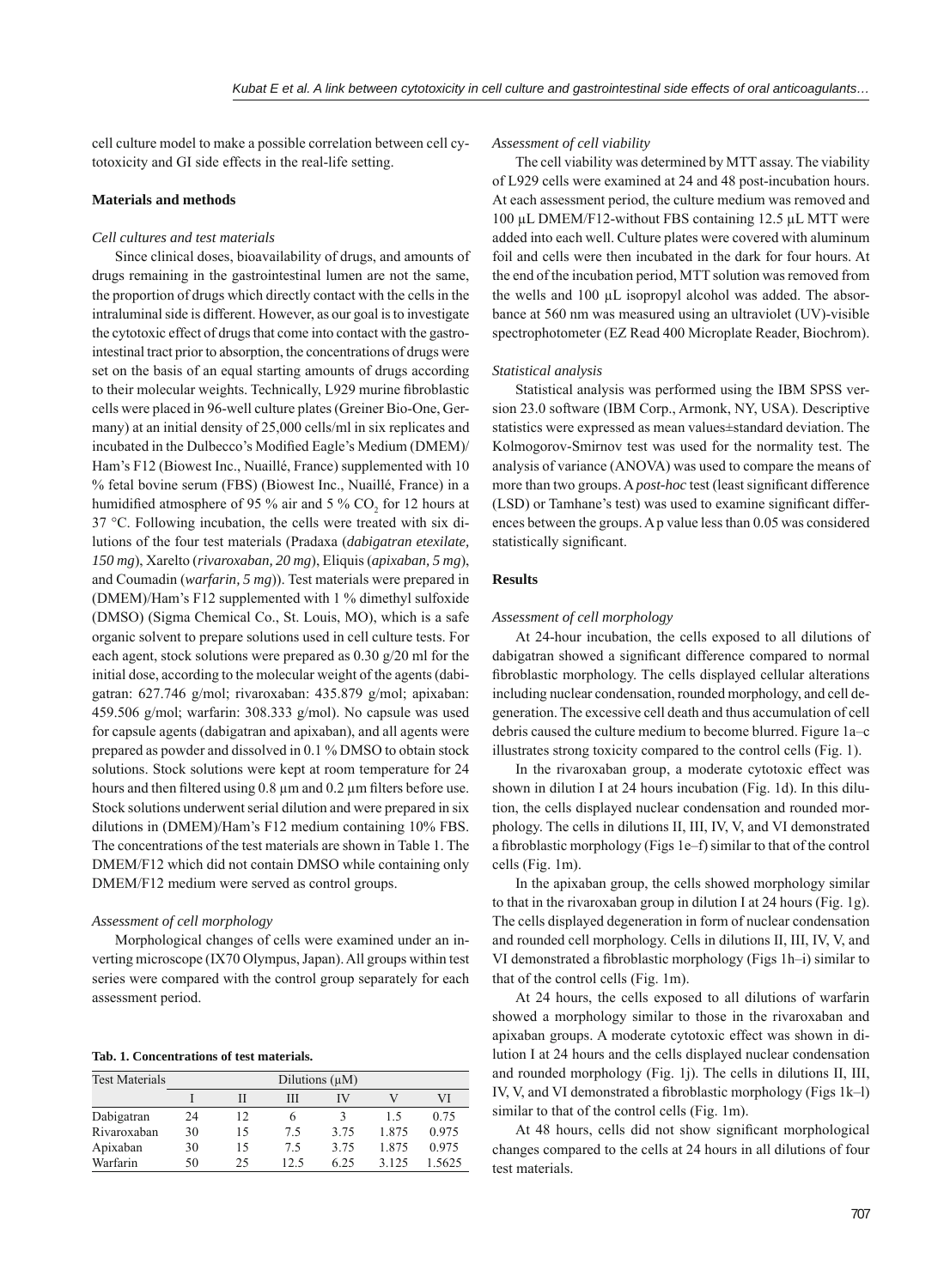706 – 712

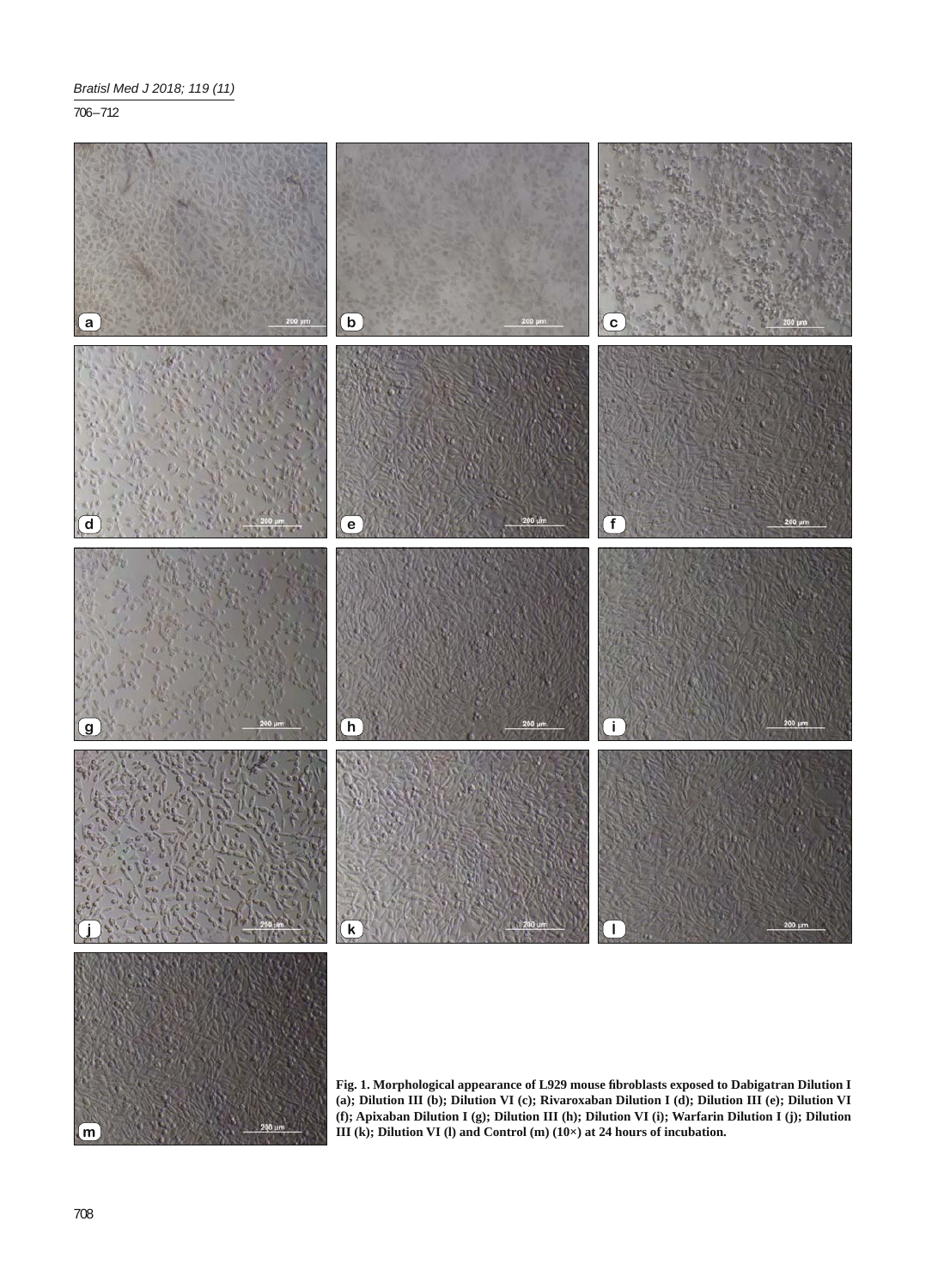

## *Assessment of cell viability*

The cell viability was examined for each agent in different dilutions and compared with the control group at 24 and 48 hours after incubation (Figs 2 and 3). The ANOVA was performed to evaluate significant differences among all dilutions and a P value of 0.000 was obtained, indicating that the difference was statistically significant between the groups. At 24 hours, dabigatran and warfarin showed a cytotoxic effect in all dilutions, while rivaroxaban showed this effect in dilutions I, II, III, and IV while apixaban in dilution I only. These results were found to be statistically significant. At 48 hours, dabigatran, and warfarin showed cytotoxicity in all dilutions, while rivaroxaban showed this effect dilution I, II, III, while indicating statistical significance.



**Fig. 2. Comparison of cytotoxic effects at 24 hours. Fig. 3. Comparison of cytotoxic effects at 48 hours.**

The cell viability of each agent at 24 and 48 hours in each dilution is shown in Tables  $2 - 5$  (p values added). Both morphological results and MTT analysis showed no significant difference between DMSO and control groups. In order to avoid confusion, the comparison was only made with the control group while DMSO group was excluded.

## **Discussion**

Currently, NOACs and warfarin, which are used to prevent atrial fibrillation and venous thrombosis-related embolisms, have distinct pharmacological properties (1, 2). Although there is no head-to-head comparison study for NOACs, there is a consensus

|  |  | Tab. 2. Cell viability of dabigatran at 24 and 48 hours in each dilution compared to control group. |  |  |  |  |  |  |  |
|--|--|-----------------------------------------------------------------------------------------------------|--|--|--|--|--|--|--|
|  |  |                                                                                                     |  |  |  |  |  |  |  |

| 24 h                                                                                                                                                                | $Mean \pm sd$ | $0.102 \pm 0.008$ | $0.13 \pm 0.022$ | $0.114 \pm 0.009$ | $0.194 \pm 0.036$ | $0.37\pm0.092$    | $0.384\pm0.080$ |  |
|---------------------------------------------------------------------------------------------------------------------------------------------------------------------|---------------|-------------------|------------------|-------------------|-------------------|-------------------|-----------------|--|
| D                                                                                                                                                                   |               | $\leq 0.001$      | $\leq 0.001$     | < 0.001           | $\leq 0.001$      | < 0.001           | 0.001           |  |
| 48 h                                                                                                                                                                | $Mean \pm sd$ | $0.095 \pm 0.006$ | $0.154\pm0.032$  | $0.133 \pm 0.008$ | $0.177\pm 0.024$  | $0.218 \pm 0.029$ | $0.282\pm0.048$ |  |
| D                                                                                                                                                                   |               | < 0.0             | $\leq 0.001$     | < 0.001           | < 0.001           | < 0.001           | < 0.001         |  |
| $sd$ – standard deviation, * p compared to control group. I – Dilution I; II – Dilution II; III – Dilution III; IV – Dilution IV and V – Dilution V. D – Dabigatran |               |                   |                  |                   |                   |                   |                 |  |

|  | Tab. 3. Cell viability of rivaroxaban at 24 and 48 hours in each dilution compared to control group. |  |
|--|------------------------------------------------------------------------------------------------------|--|

|      |               |                   |                   |                   |                   |                  | VI                |
|------|---------------|-------------------|-------------------|-------------------|-------------------|------------------|-------------------|
| 24 h | $Mean \pm sd$ | $0.215 \pm 0.091$ | $0.627 \pm 0.073$ | $0.643\pm0.149$   | $0.709 \pm 0.023$ | $0.744\pm 0.064$ | $0.759 \pm 0.059$ |
| R    |               | < 0.001           | $\leq 0.001$      | 0.001             | 0.018             | 0.080            | 0.141             |
| 48 h | $Mean \pm sd$ | $0.135 \pm 0.021$ | $0.599 \pm 0.06$  | $0.671 \pm 0.036$ | $0.701 \pm 0.035$ | $0.674\pm0.129$  | $0.683\pm0.084$   |
| R    |               | < 0.001           | 0.059             | 0.669             | 0.996             | .000             | 0.997             |

sd – standard deviation, \*P values compared to control group. I – Dilution I; II – Dilution II; III – Dilution III; IV – Dilution IV and V – Dilution V. R – Rivaroxaban

# **Tab. 4. Cell viability of apixaban at 24 and 48 hours in each dilution compared to control group.**

| 24 h | $Mean \pm sd$ | $0.121 \pm 0.009$ | $0.575 \pm 0.022$ | $0.698\pm0.105$ | $0.678\pm0.178$  | $0.679\pm0.093$  | $0.695\pm0.063$   |
|------|---------------|-------------------|-------------------|-----------------|------------------|------------------|-------------------|
| А    |               | < 0.001           | 0.091             | .000            | .000             | .000             | .000              |
| 48 h | $Mean \pm sd$ | $0.117\pm0.021$   | $0.451 \pm 0.059$ | $0.694\pm0.071$ | $0.745 \pm 0.04$ | $0.743\pm 0.118$ | $0.716 \pm 0.070$ |
| А    |               | < 0.001           | < 0.001           | 0.001           | 0.033            | 0.029            | 0.006             |

sd – standard deviation, \*P values compared to control group. I – Dilution I; II – Dilution II; III – Dilution III; IV – Dilution IV and V – Dilution V. A – Apixaban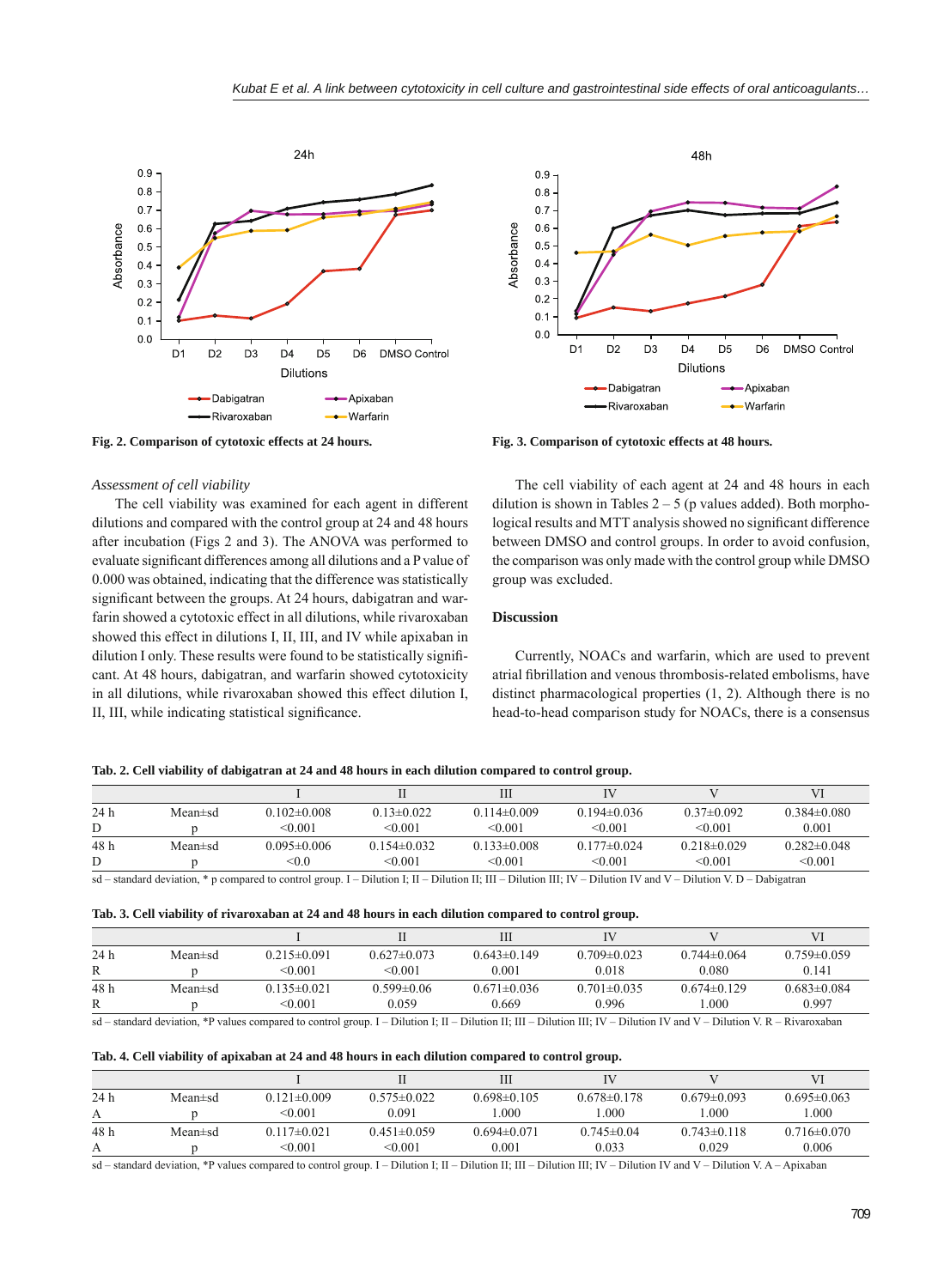706 – 712

|  |  | Tab. 5. Cell viability of warfarin at 24 and 48 hours in each dilution compared to control group. |  |
|--|--|---------------------------------------------------------------------------------------------------|--|
|  |  |                                                                                                   |  |

|      |               |                   |                   | Ш                 |                   |                   | VI                |
|------|---------------|-------------------|-------------------|-------------------|-------------------|-------------------|-------------------|
| 24 h | $Mean \pm sd$ | $0.390\pm0.071$   | $0.550\pm0.068$   | $0.589 \pm 0.05$  | $0.593\pm0.049$   | $0.662\pm0.032$   | $0.678\pm0.021$   |
| W    |               | < 0.001           | < 0.001           | < 0.001           | < 0.001           | 0.006             | 0.024             |
| 48 h | $Mean \pm sd$ | $0.462 \pm 0.097$ | $0.469 \pm 0.042$ | $0.563 \pm 0.045$ | $0.504 \pm 0.034$ | $0.556 \pm 0.048$ | $0.576 \pm 0.062$ |
| W    |               | < 0.001           | < 0.001           | 0.004             | < 0.001           | 0.002             | 0.011             |

sd – standard deviation, \* p values compared to control group. I – Dilution I; II – Dilution II; III – Dilution III; IV – Dilution IV and V – Dilution V. W – Warfarin

on the efficacy and safety of NOACs, as warfarin is one of the commonly used oral anticoagulants (9, 10, 11, 12). In the studies, the primary efficacy outcome was evaluated relative to the presence of systemic or thromboembolic events, while primary safety outcomes were relative to major bleeding including GI bleeding and intracranial bleeding. Although these studies provide us with important clinical information, preclinical, and clinical studies are still ongoing to obtain further information about NOACs. In our study, the *in vitro* cytotoxic effects of four agents were compared in cell culture to investigate the possible toxic effects of the agents which are in contact with GI tract before absorption.

The GI tract is a long, twisting tube starting at the mouth and ending at the anus. It exerts secretory, absorptive, preservative and combined effects to maintain the functions of the GI system (13). These functions are supplied by rich mucosal and submucosal vessel network and strong blood circulation (13). However, drug use and infections may lead to mucosal damage in the GI tract and eventually to bleeding  $(13)$ . In a study reviewing the efficacy and safety data of anticoagulants in a real-life setting, each NOAC was found to have a unique profile when compared to warfarin in terms of major bleeding, intracranial bleeding, and GI bleeding (Yao et al, 2013). Although the incidence of rivaroxaban-induced intracranial bleeding was lower than that induced by warfarin, the incidence of GI bleeding was identical to that induced by warfarin. Moreover, while the incidence rates of intracranial and GI bleeding induced by dabigatran were identical to those induced by warfarin, the incidence rates of apixaban-induced intracranial and GI bleeding were lower than those induced by warfarin (3, 4, 9, 10, 11, 12). Therefore, there is no sole factor that could explain the GI side effect profile of anticoagulant agents.

In the literature, four hypotheses have been proposed to explain the underlying GI bleeding mechanism of oral anticoagulants: topical biological effect which is not related to coagulation, systemic anticoagulant effect, topical anticoagulant effect, and direct topical cytotoxic effect of the drug (15). The GI side effects of anticoagulants may be explained by one or all of these factors (15). Non-steroidal anti-inflammatory drugs (in particular, acetylsalicylic acid) cause mucosal toxicity due to decreased prostaglandin concentration in the gastroduodenal mucosa. It then modulates the biological activity, thereby disrupting the mucosal healing and protection. However, there is no available data in the literature regarding the topical biological effect of anticoagulant agents like acetylsalicylic acid on the GI mucosal barrier. Oral agents which are associated with direct topical cytotoxic effects on the GI system may result in GI intolerance and GI bleeding. Previous studies using oral anticoagulants showed that the withdrawal rate due to GI intolerance was higher with dabigatran when compared to warfarin (10, 16).Also, according to the prescribing information of NOACs and warfarin, dabigatran and rivaroxaban, but not apixaban, are associated with dyspepsia (17, 18, 19). Dabigatran-related dyspeptic symptoms have been suggested to result from the hyperacidic microenvironment on the surface of gastric mucosa formed by the tartaric acid within the galenic formation to increase the absorption, but not from the cytotoxic effects of the drug (20). Also, several studies using rivaroxaban, apixaban, warfarin and warfarin-derivatives have demonstrated that these drugs prevent cellular proliferation and migration in certain cell lines and show anti-tumorigenic or apoptotic effect at certain doses (21, 22, 23). However, there is no study in the literature which investigates the direct cytotoxic effects of these drugs. Therefore, in the present study, we investigated direct cytotoxic effects of these four agents in different dilutions. We interpreted our study results with documented GI side effects. Thus, we integrated our *in vitro* results into the clinical practice.

In the present study, the morphological analysis revealed that dabigatran showed cytotoxic effects in all dilutions at 24 hours, while rivaroxaban, apixaban, and warfarin had similar results with DMSO and control group, except for dilution I. According to the MTT analysis, dabigatran showed toxic effects in all dilutions with the highest cytotoxicity. In a cytotoxicity study, although the study design and test concentrations of dabigatran were different from our study, no cytotoxic effect was shown with dabigatran and degradation products (24). In a real-life setting and clinical practice, mid-esophageal ulcer was reported in some of the patients using dabigatran, suggesting that dabigatran has a direct caustic effect on capsular formation (25, 26). In the present study, although warfarin showed similar fibroblastic morphology with the control group, except for dilution I, cell viability was found to be statistically significantly lower in all dilutions, compared to the control group. Despite its statistical significance, this finding suggests that dabigatran may be associated with dyspeptic symptoms as highly as warfarin (10). In our study, cell viability was higher with rivaroxaban, compared to dabigatran and warfarin, except for dilution I; however, apixaban was found to be the least cytotoxic agent at 24 hours among all agents, compared to the control group.

There is a further proposal regarding the clinical discrepancy of GI bleeding side effects of anticoagulants: the amount of nonabsorbable drug left in the intraluminal region may exert topical anticoagulant effects (15). In addition, the absorption site is a critical factor which influences the intraluminal amount of the oral agents, since the surface contact ratio of the agent increases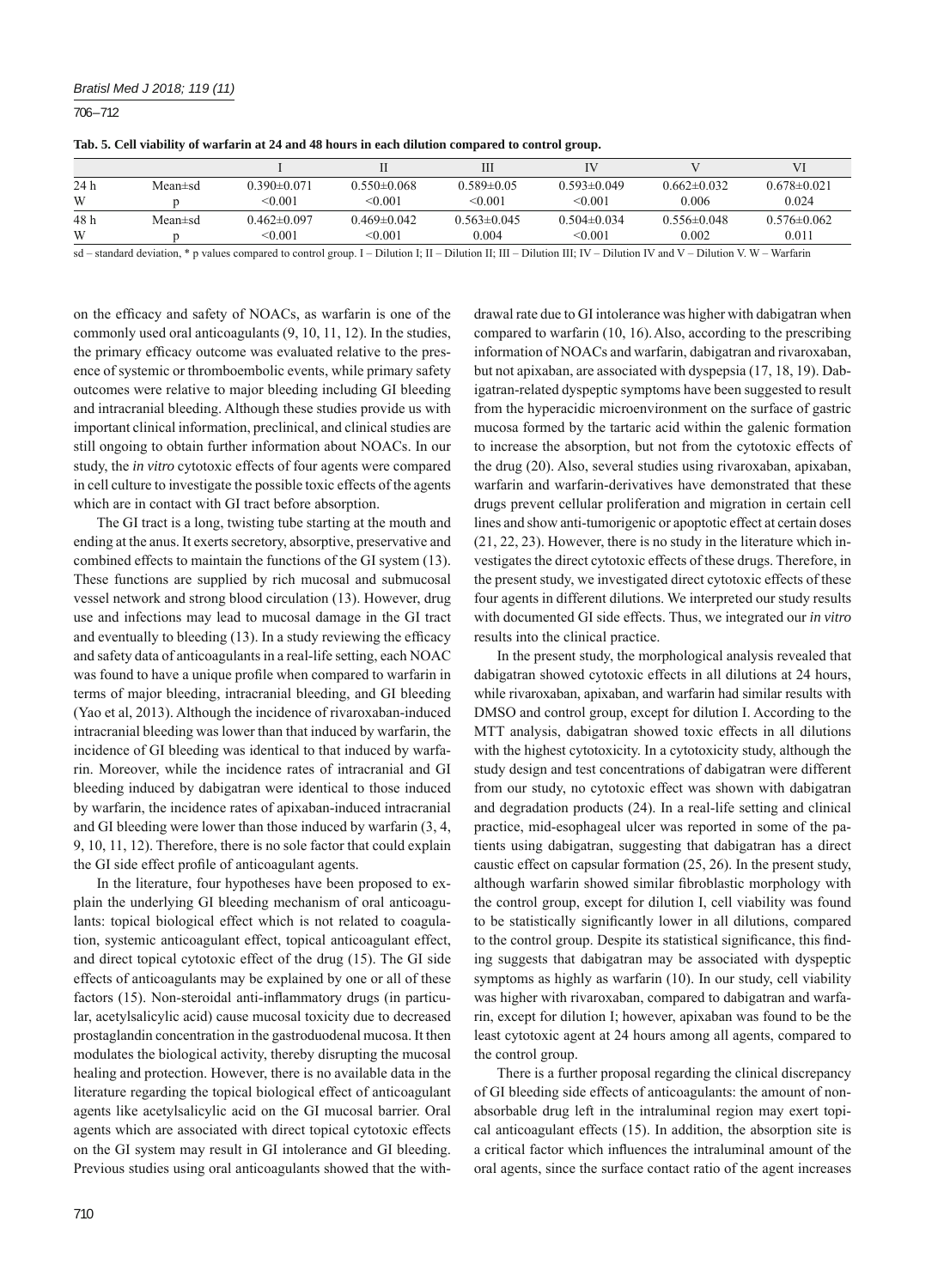in the GI system, based on the absorption site. Bioavailability of warfarin reaches up to 100 %, and therefore, it may not show this effect due to inactive intraluminal warfarin or warfarin metabolites. In addition, although the absorption site is unclear (1, 27), it is reported that warfarin was mainly absorbed in the proximal intestines. Therefore, GI bleeding rate induced by warfarin may be explained by the systemic anticoagulant effect of the agent (17). Although it is a pro-drug, inactive dabigatran can be activated in the lumen due to intraluminal bacterial esterases (15). Rivaroxaban is an active drug and its bioavailability is dose-dependent. The absolute bioavailability of rivaroxaban 20 mg is 66 % and it reaches up to 75 % with meals. It is absorbed in the stomach through the GI system (18). Apixaban is also an active drug with a bioavailability of 50 %. It is absorbed through the GI system and 55 % of the drug is absorbed in the distal ileum and proximal colon (19). According to the absorption sites, apixaban and rivaroxaban can be considered the main active agents for the GI tract; however, due to low bioavailability and active formation with bacterial esterases, dabigatran is the main anticoagulant which remains in the intestinal epithelium for the longest period of time. Considering these two factors, differently from warfarin, NOACs have active agents in the intraluminal region. Therefore, in addition to systemic anticoagulant effects, topical anticoagulant effects of NOACs may play a role in the mechanism of GI bleeding, similar to warfarin, although the exposure duration of cytotoxic effects of NOACs in the GI tract epithelium is longer than that of warfarin. To test this hypothesis, in the present study, we created an *in vitro* cell culture model. At 48 hours, dabigatran was found to be the main cytotoxic agent with associated impairment of cell morphology in all dilutions and low cell viability. Under inverted microscope, there was no significant difference in the cell morphology in cultures treated with warfarin, apixaban, and rivaroxaban at 24 and 48 hours; however, rivaroxaban was the least cytotoxic agent in terms of cell viability compared to the control group. In previous studies comparing NOACs with warfarin, the rate of GI bleeding associated with dabigatran and rivaroxaban were found to be similar to that associated with warfarin, while apixaban was associated with a lower rate of GI bleeding compared to warfarin (3, 4, 9, 10, 11, 12). In addition, a randomized-controlled study comparing dabigatran and warfarin showed that dabigatran and warfarin had similar GI bleeding rate, although the rate of lower GI bleeding and the incidence of GI bleeding in elderly  $($  > 75 years) were higher with dabigatran, compared to warfarin (28). In elderly, as the GI motility is slower, dabigatran is considered to stay in the GI tract, thereby, leading to increased bleeding. The relatively lower GI bleeding rate of dabigatran can be explained by the facts that its intraluminal exposure duration is the longest, it is activated with bacterial esterases, and it is the most cytotoxic agent in our study. Rivaroxaban showed less cytotoxicity at 48 hours compared to apixaban. However, apixaban has a low bleeding profile compared to rivaroxaban. This can be explained by the low amount of unabsorbed apixaban in the intraluminal surface when compared to rivaroxaban.

There were several limitations in the present study. Firstly, gastrointestinal epithelial cell line was not used in the study. Cy-

totoxic effects of drugs were investigated in L929 mouse fibroblast cell line which is commonly used and gives decisive results in cytotoxicity tests. Next, the drugs were performed in a cell culture milieu that contained 10 % fetal bovine serum which induces cellular proliferation. This may explain the increase in cell number at 48 hours of incubation period.

In conclusion, in the present study, we used L929 mouse fibroblast cell line due to its high reproducibility rate and reliable results in the cytotoxicity tests, to investigate cytotoxic effects of NOACs and warfarin, in an *in vitro* model. The results of present study suggest that the GI side effect profile of these four agents in real life is consistent with the results obtained from the clinical studies. It is thought that the tartaric acid within the galenic formation of dabigatran and anticoagulant effect of warfarin are responsible for major GI side effects, but not for the cytotoxic effects of the drugs. Our results showed that dabigatran was the most cytotoxic agent affecting both morphology and cell viability at 24 and 48 hours. Apixaban and rivaroxaban were the least cytotoxic agents at 24 hours, respectively. Warfarin was found to be the second most cytotoxic agent at both time points. We believe that direct cytotoxic effects of these drugs call for a preliminary consideration for gastrointestinal side effects. We also believe that the present study could contribute to further scientific studies affecting the modification of the structure or dose of these drugs in clinical practice in an effort to minimize their gastrointestinal side effects, shed light into the primary safety issues and determine anticoagulant cytotoxicity.

## **References**

**1. Jones DR, Miller GP.** Assays and applications in warfarin metabolism: what we know, how we know it and what we need to know. Expert Opin Drug Metab Toxicol 2011; 7: 857–874.

**2. Di Minno A, Frigerio B, Spadarella G, Ravani A, Sansaro D, Amato M, Kitzmiller JP et al.** Old and new oral anticoagulants: Food, herbal medicines and drug interactions. Blood Rev 2017; 31: 193–203.

**3. Kirchhof P, Benussi S, Kotecha D, Ahlsson A, Atar D, Casadei B, Castella M et al.** ESC Guidelines for the management of atrial fibrillation developed in collaboration with EACTS. Europace 2016; 18: 1609–1678.

4. January CT, Wann LS, Alpert JS, Calkins H, Cigarroa JE, Cleve**land JC Jr et al.** Field ME. 2014 AHA/ACC/HRS guideline for the management of patients with atrial fibrillation: a report of the American College of Cardiology/American Heart Association Task Force on Practice Guidelines and the Heart Rhythm Society. JACC 2014; 64: 2305–2307.

**5. Kearon C, Akl EA, Ornelas J, Blaivas A, Jimenez D, Bounameaux H, Huisman M et al.** Antithrombotic therapy for VTE disease: CHEST guideline and expert panel report. Chest 2016; 149: 315–352.

**6. Sousa-Uva M, Head SJ, Milojevic M, Collet JP, Landoni G, Castella M et al.** Guidelines on perioperative medication in adult cardiac surgery. Eur J Cardiothorac Surg 2018; 53: 5–33.

**7. Keisu M, Andersson TB.** Drug-induced liver injury in humans: the case of ximelagatran. Handb Exp Pharm 2010; 196: 407–418.

**8. Hippisley-Cox J, Coupland C.** Predicting risk of upper gastrointestinal bleed andintracranial bleed with anticoagulants: cohort study to derive a validate QBleedscores. Brit Med J 2014; 349: 1–21.